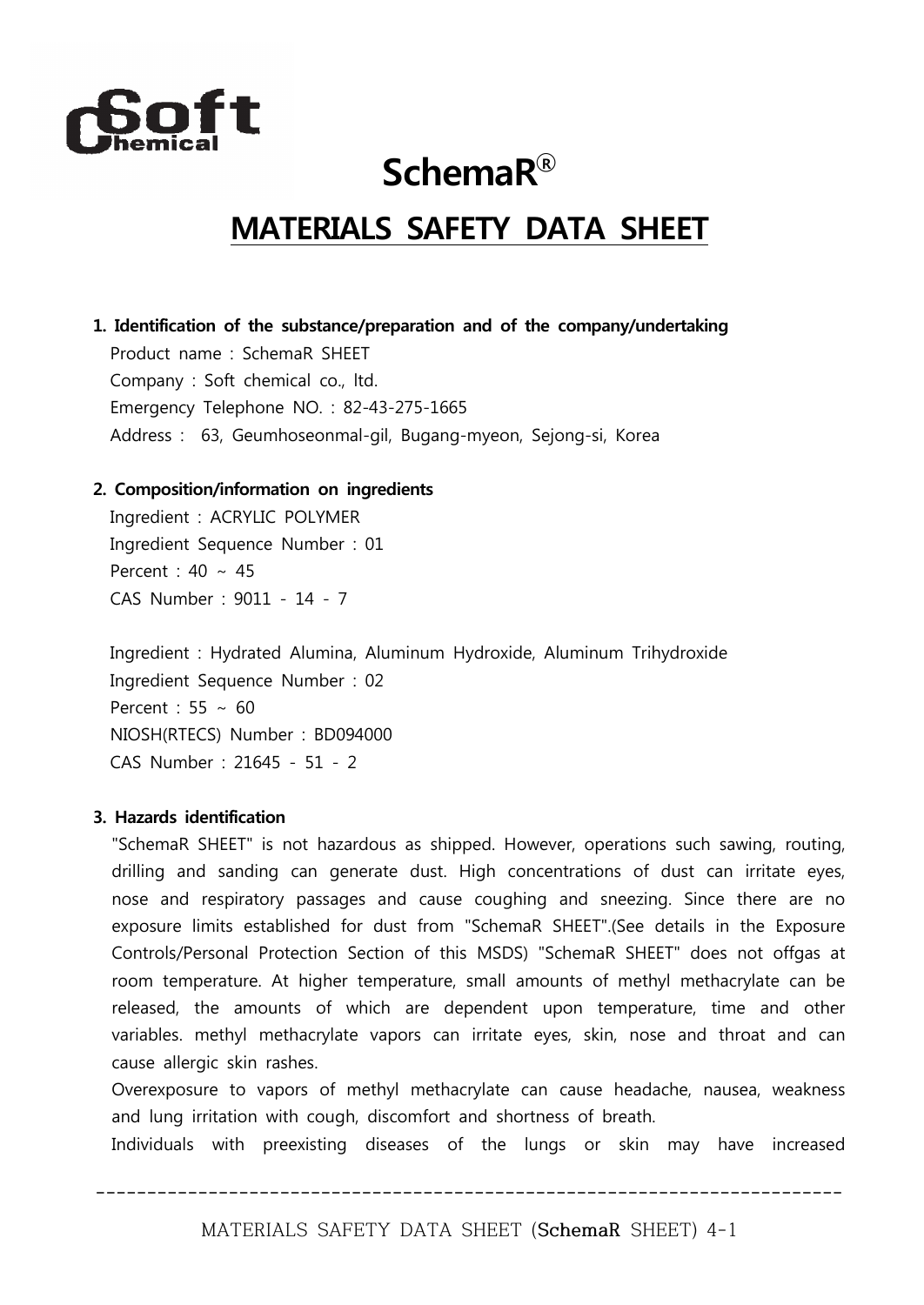susceptibility to the effects of overexposure to methyl methacrylate.

#### **4. First Aid Measures**

Inhalation : Move to fresh air. Eye contact : Not applicable Skin contact : Not applicable Ingestion : Not applicable

#### **5. Fire Fighting Measures**

After spillage/leakage/gas leakage : Keep away from sources of ignition. Ensure adequate ventilation. Use personal protective equipment. Soak up with inert absorbent material. Clean with detergents. Avoid solvents.

Extinguishing media : Dry powder , foam, carbon dioxide, water spray

#### **6. Accidental Release Measures**

Review fire fighting measures and handing sections before proceeding with clean-up. Use appropriate personal protective equipment during clean-up.

#### **7. Handling and Storage**

Do not breathe dust.

#### **8. Exposure Controls/Personal Protection**

Technical protective measures : Provide for appropriate exhaust ventilation and dust collection at machinery.

Personal protective equipment :

Respiration (During machining operation) : In case of insufficient ventilation wear suitable respiratory equipment.

Eyes (During machining operation) : Tightly fitting safety goggles or face-shield.

Hand (During machining operation) : Leather gloves or thick fabric gloves.

Other (During machining operation) : Ear protection, safety shoes people with unusually high sensitivity may experience eye, nose or throat irritation from SchemaR dust and fumes and should take precautions.

#### **9. Physical and Chemical Properties**

Form : Solid Sheet Color : Various

**-------------------------------------------------------------------------**

MATERIALS SAFETY DATA SHEET (**SchemaR** SHEET) 4-2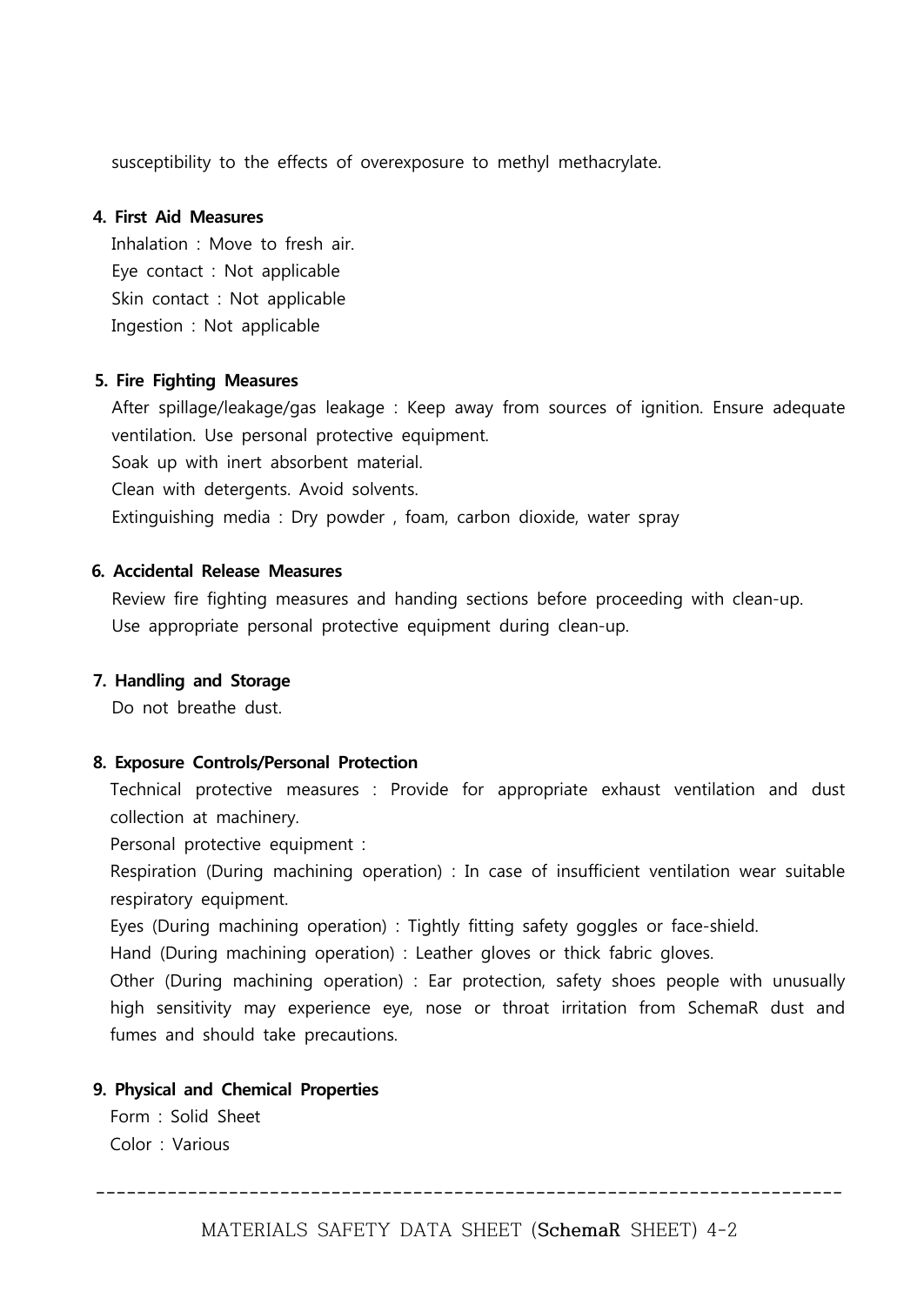Ordor : NONE Boilng Point : Not Applicable Melting Point : Not Applicable Specific Gravity ( Water =  $1$ ) : 1.6 ~ 1.8 Vapor Pressure ( mmHg ) : Not Applicable Vapor Density ( Air = 1 ) : Not Applicable Solubility in Water : Insoluble pH : Not Applicable Flash Point : Not Applicable Ignition Temperature : Not Applicable Explosion Limits : Lower = Not Applicable Upper = Not Applicable

#### **10. Stability and Reactivity**

Thermal decomposition product : Frictional heat generated from sawing routing SchemaR SHEET can each or exceed temperature of 300 ℃. This is high enough to release small of methyl methacrylate vapor.

Hazardous Decomposition Product : Carbon monoxide, methyl methacrylate monomer, smoke

Hazardous Reaction : None

Further information : spray mist may be flammable at temperature below the flash point

#### **11. Toxicological Information**

Methyl methacrylate

TLV TWA = 100 ppm = 410 mg/m<sup>3</sup> ACGIH (1991 2)

LD50/oral/rat = 7872 mg/kg ; RTECS, 47796

Methyl methacrylate can be present, at the cutting tool face, at a concentration exceeding the TLV of 100 ppm. however, it dissipates with good ventilation to very low levels.

#### **12. Ecological Information**

No information available

#### **13. Disposal Considerations**

Can be landfill or incineration, when in compliance with local regulations.

#### **14. Transport Information**

**-------------------------------------------------------------------------**

MATERIALS SAFETY DATA SHEET (**SchemaR** SHEET) 4-3